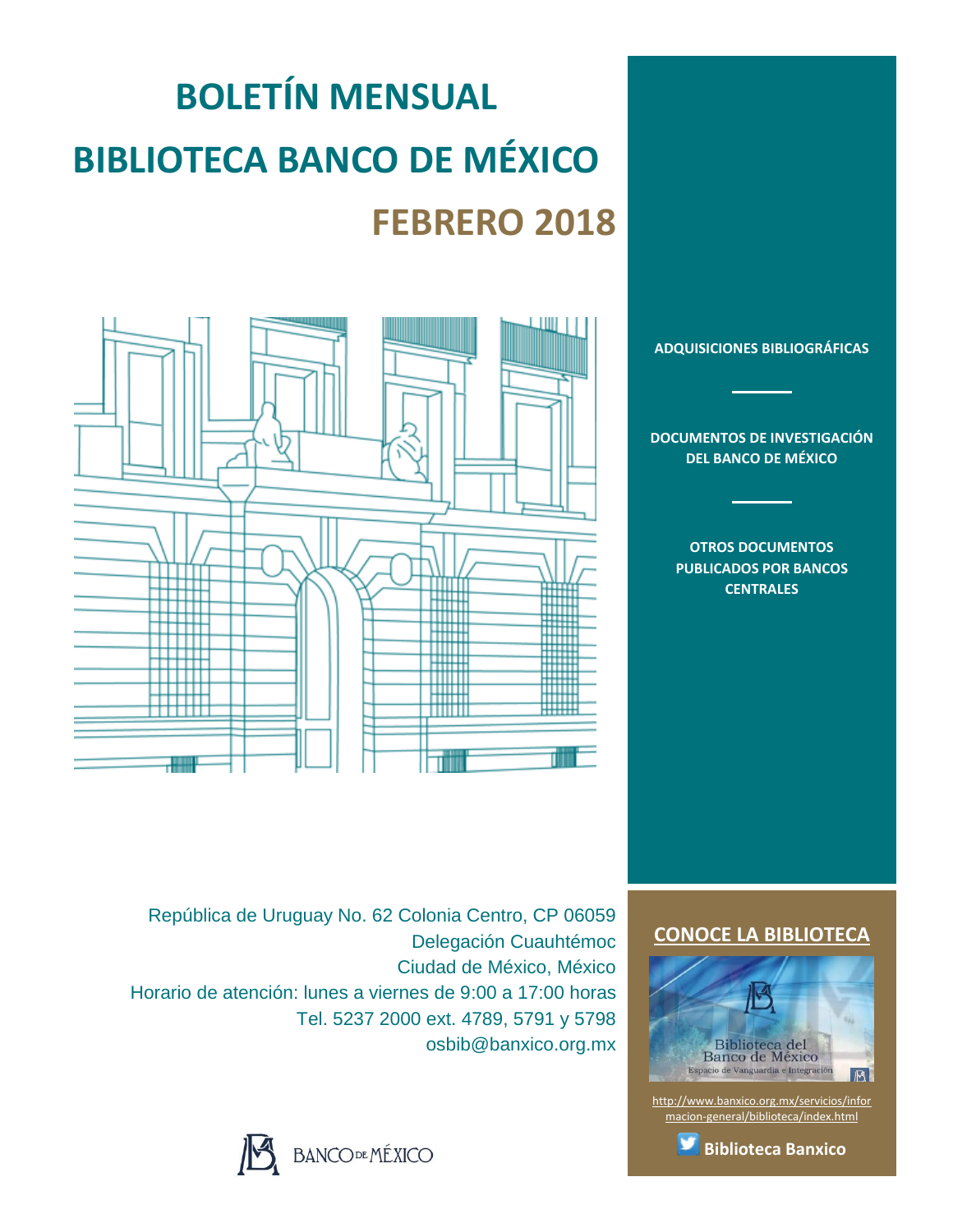<span id="page-1-0"></span>

| <b>ADQUISICIONES BIBLIOGRÁFICAS</b>    |                                         |                                                                                   |  |
|----------------------------------------|-----------------------------------------|-----------------------------------------------------------------------------------|--|
| <b>ECONOMÍA Y FINANZAS</b>             |                                         |                                                                                   |  |
| Glass house : the 1% economy and       | International trade : theory, evidence  |                                                                                   |  |
| the shattering of the all-American     | and policy                              |                                                                                   |  |
| town                                   | 2016                                    |                                                                                   |  |
| 2017                                   | <b>Richard Pomfret</b>                  |                                                                                   |  |
| <b>Brian Alexander</b>                 |                                         |                                                                                   |  |
|                                        | A history of macroeconomics from        |                                                                                   |  |
| Stress testing and risk integration in | Keynes to Lucas and beyond              |                                                                                   |  |
| banks : a statistical framework and    | 2016                                    |                                                                                   |  |
| practical software guide               | Michel De Vroey                         |                                                                                   |  |
| 2017                                   |                                         |                                                                                   |  |
| Tiziano Bellini                        | Capital markets : institutions,         | <b>ADQUISICIONES BIBLIOGRÁFICAS</b>                                               |  |
|                                        | instruments, and risk management        |                                                                                   |  |
| The economic indicator handbook:       | 2015                                    |                                                                                   |  |
| how to evaluate economic trends to     | Frank J. Fabozzi                        |                                                                                   |  |
| maximize profits and minimize loses    |                                         | <b>DOCUMENTOS DE INVESTIGACIÓN</b>                                                |  |
| 2017                                   | Data science for business               | <b>DEL BANCO DE MÉXICO</b>                                                        |  |
| <b>Richard Yamarone</b>                | 2013                                    |                                                                                   |  |
|                                        | <b>Foster Provost</b>                   |                                                                                   |  |
| World on the move: consumption         | Tom Fawcett                             |                                                                                   |  |
| patterns in a more equal global        |                                         | <b>OTROS DOCUMENTOS</b>                                                           |  |
| economy                                | Red state, blue state, rich state, poor | <b>PUBLICADOS POR BANCOS</b>                                                      |  |
| 2016                                   | state: why Americans vote the way       | <b>CENTRALES</b>                                                                  |  |
| Tomás Hellebrandt                      | they do                                 |                                                                                   |  |
| Paolo Mauro                            | 2010                                    |                                                                                   |  |
|                                        | Andrew Gelman                           |                                                                                   |  |
|                                        | <b>MATEMÁTICAS</b>                      |                                                                                   |  |
| Stochastic analysis for Poisson point  | Algorithmic and high-frequency          |                                                                                   |  |
| processes : Malliavin calculus,        | trading                                 |                                                                                   |  |
| Wiener-Itô chaos expansions and        | 2015                                    |                                                                                   |  |
| stochastic geometry                    | Álvaro Cartea                           |                                                                                   |  |
| 2016                                   | Sebastian Jaimungal                     |                                                                                   |  |
| Giovanni Peccati                       | José Penalva                            |                                                                                   |  |
| <b>Matthias Reitzner</b>               |                                         |                                                                                   |  |
| PROGRAMACIÓN                           |                                         |                                                                                   |  |
| R for data science : import, tidy,     |                                         | <b>CONOCE LA BIBLIOTECA</b>                                                       |  |
| transform, visualize, and model data   |                                         |                                                                                   |  |
| 2016                                   |                                         |                                                                                   |  |
| Hadley Wickham                         |                                         |                                                                                   |  |
| Garrett Grolemund                      |                                         |                                                                                   |  |
|                                        | <b>CONSULTA EL CATÁLOGO DE LA</b>       | Biblioteca del                                                                    |  |
|                                        | <b>BIBLIOTECA</b>                       | Banco de México<br>Espacio de Vanguardia e Integración                            |  |
|                                        |                                         | $ \mathbb{B} $                                                                    |  |
|                                        |                                         | http://www.banxico.org.mx/servicios/infor<br>macion-general/biblioteca/index.html |  |
|                                        |                                         |                                                                                   |  |

**[Biblioteca Banxico](https://twitter.com/BiblioBanxico)**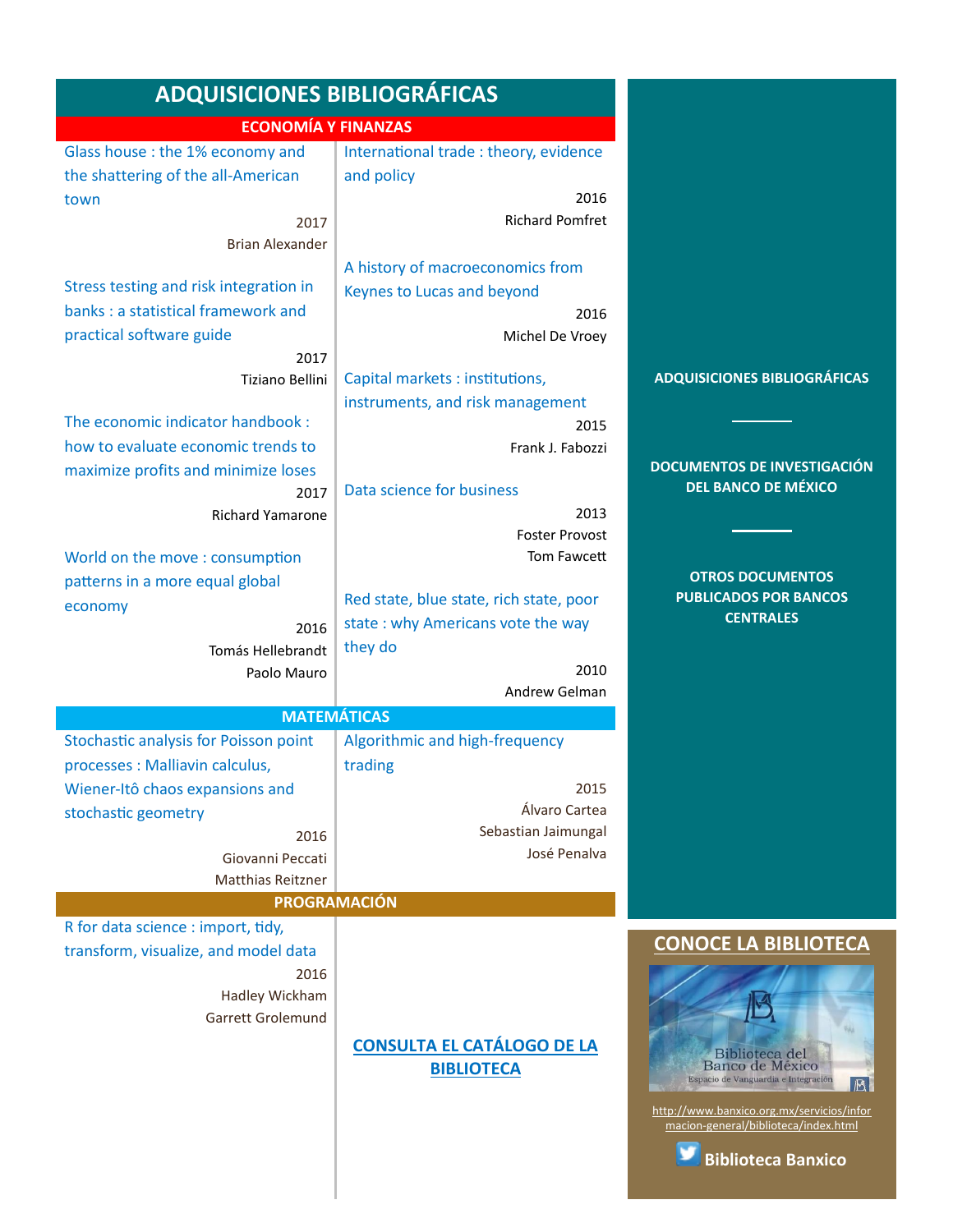<span id="page-2-0"></span>

| DOCUMENTOS DE INVESTIGACIÓN DEL BANCO DE                                            |                                                                                              |                                                                                                                                                                                                                                       |
|-------------------------------------------------------------------------------------|----------------------------------------------------------------------------------------------|---------------------------------------------------------------------------------------------------------------------------------------------------------------------------------------------------------------------------------------|
| <b>MÉXICO</b>                                                                       |                                                                                              |                                                                                                                                                                                                                                       |
| Ethnic and racial disparities in saving<br>behavior<br>2018-02<br>Mariela Dal Borgo | Labor heterogeneity and the pattern<br>of trade<br>2018-01<br>Carlos Alfonso Cebreros Zurita | <b>ADQUISICIONES BIBLIOGRÁFICAS</b><br><b>DOCUMENTOS DE INVESTIGACIÓN</b><br><b>DEL BANCO DE MÉXICO</b><br><b>OTROS DOCUMENTOS</b><br><b>PUBLICADOS POR BANCOS</b><br><b>CENTRALES</b>                                                |
|                                                                                     | <b>VER DOCUMENTOS DE</b><br><b>INVESTIGACIÓN ANTERIORES</b>                                  | <b>CONOCE LA BIBLIOTECA</b><br><b>Biblioteca</b> del<br>Banco de México<br>Espacio de Vanguardia e Integración<br>B<br>http://www.banxico.org.mx/servicios/infor<br>macion-general/biblioteca/index.html<br><b>Biblioteca Banxico</b> |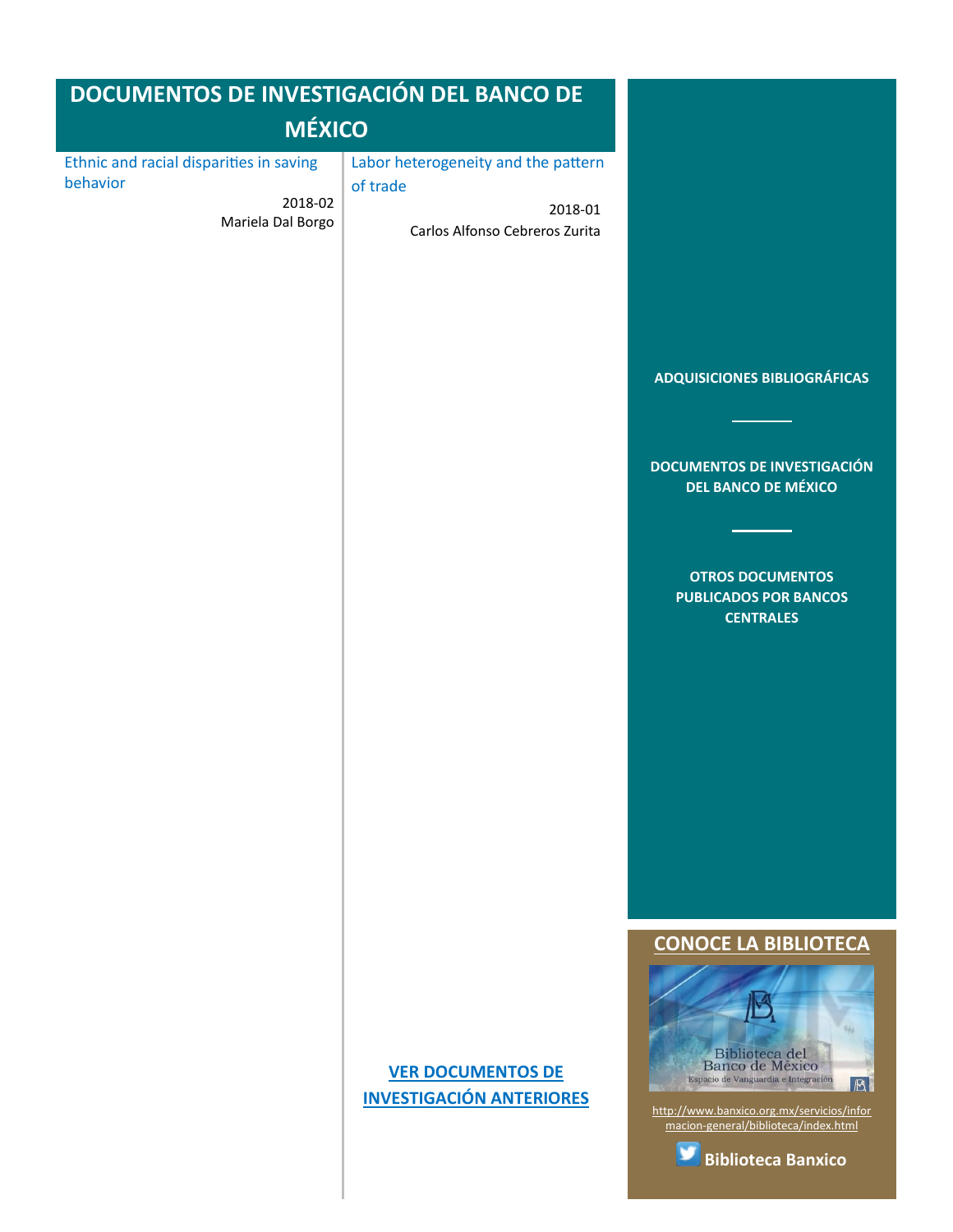<span id="page-3-0"></span>

| <b>OTROS DOCUMENTOS PUBLICADOS POR BANCOS</b>                                                                                                                                                                                                                                                                                                        |                                                                                                                                                                                                                                                                                                                                                                             |                                                                                                         |
|------------------------------------------------------------------------------------------------------------------------------------------------------------------------------------------------------------------------------------------------------------------------------------------------------------------------------------------------------|-----------------------------------------------------------------------------------------------------------------------------------------------------------------------------------------------------------------------------------------------------------------------------------------------------------------------------------------------------------------------------|---------------------------------------------------------------------------------------------------------|
| <b>CENTRALES</b>                                                                                                                                                                                                                                                                                                                                     |                                                                                                                                                                                                                                                                                                                                                                             |                                                                                                         |
| Inflation expectations and monetary<br>policy<br>Ricardo Sousa<br>James Yetman                                                                                                                                                                                                                                                                       | Capital and liquidity buffers and the<br>resilience of the banking system in<br>the euro area<br>Katarzyna Budnik                                                                                                                                                                                                                                                           |                                                                                                         |
| Corporate leverage in emerging Asia<br>Vidhan Goyal<br><b>Frank Packer</b><br>Inflation mechanisms, expectations<br>and monetary policy - overview<br>Christian Upper<br><b>Measuring inflation</b><br><b>Nikhil Patel</b><br>Agustín Villar                                                                                                         | Paul Bochmann<br>Macroeconomic implications of oil<br>price fluctuations: a regime-switching<br>framework for the euro area<br>Fédéric Holm-Hadulla<br>Kirstin Hubrich<br>Incumbency disadvantage in U.S.<br>national politics: the role of policy<br>inertia and prospective voting<br>Satyajit Chatterjee<br><b>Burcu Eyigungor</b>                                       | <b>ADQUISICIONES BIBLIOGRÁFICAS</b><br><b>DOCUMENTOS DE INVESTIGACIÓN</b><br><b>DEL BANCO DE MÉXICO</b> |
| The inflation process<br>Yavuz Arslan<br>Martina Jašová<br>Előd Takáts<br>Changing financial intermediation:<br>implications for monetary policy<br>transmission<br>Emanuel Kohlscheen<br>Phurichai Rungcharoenkitkul<br>The influence of Chinese and US<br>financial markets on Asia-Pacific<br>Chang Shu<br>Dong He<br>Honglin Wang<br>Jinyue Dong | Why so low for so long? A long-term<br>view of real interest rates<br>Claudio Borio<br>Piti Disyatat<br>Mikael Juselius<br>Phurichai Rungcharoenkitkul<br>Triffin: dilemma or myth?<br>Michael D Bordo<br>Robert N McCauley<br>Investment responses to trade<br>liberalization : evidence from U.S.<br>industries and establishments<br>Justin R. Pierce<br>Peter K. Schott | <b>OTROS DOCUMENTOS</b><br><b>PUBLICADOS POR BANCOS</b><br><b>CENTRALES</b>                             |

#### **[CONOCE LA BIBLIOTECA](http://www.banxico.org.mx/servicios/informacion-general/biblioteca/index.html)**



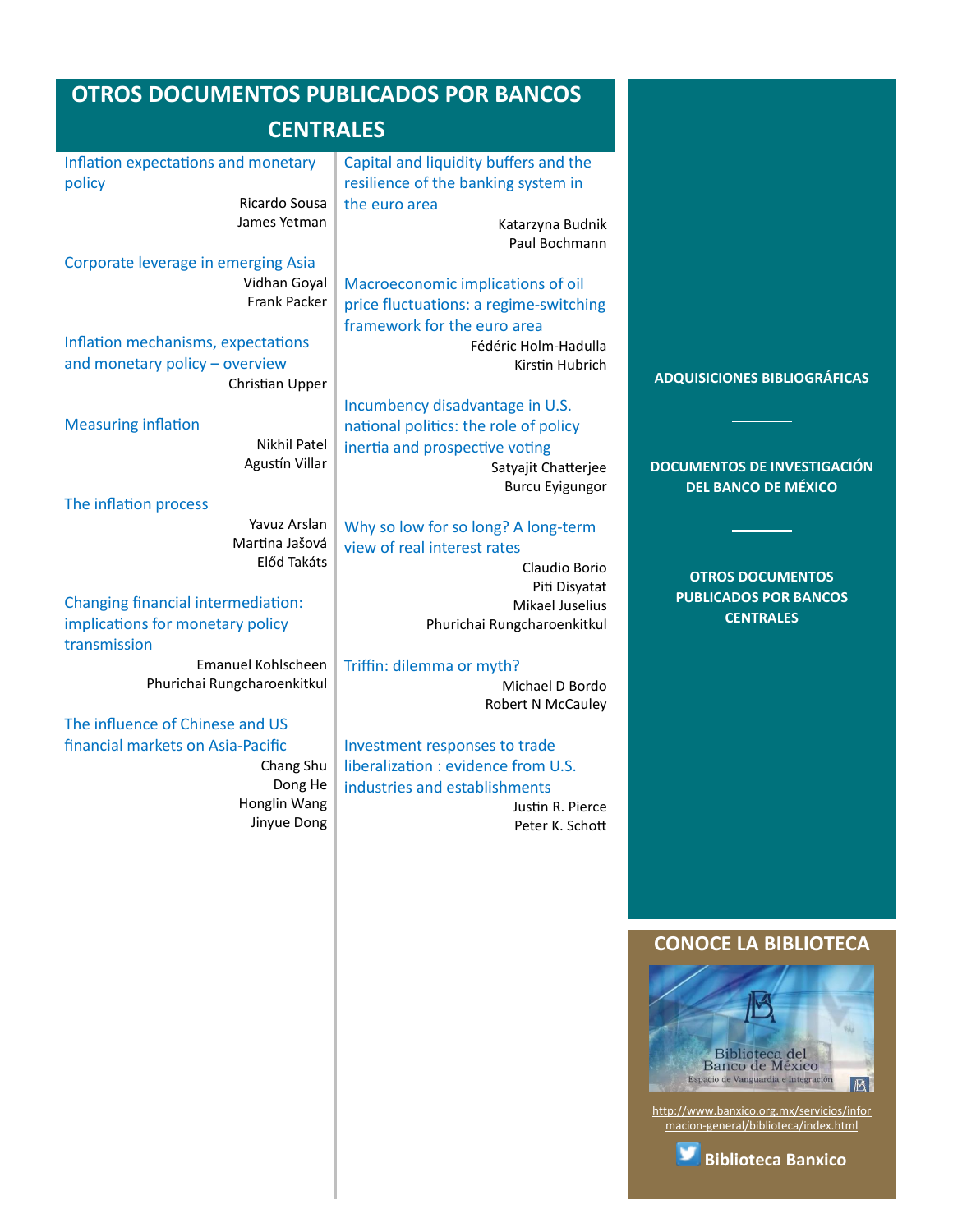**ECONOMÍA Y FINANZAS**

<span id="page-4-0"></span>

Glass house : the 1% economy and the shattering of the

all-American town Brian Alexander St. Martin, 2017 **Clasificación: 330.973 A374**

#### [Solicítalo aquí](mailto:osbib@banxico.org.mx?subject=+Solicito%20el%20siguiente%20material&body=Solicito%20en%20préstamo%20el%20siguiente%20título%20%22Glass%20house%22%20con%20clasificación%20330.973%20A374)

#### Resumen:

In 1947, Forbes magazine declared Lancaster, Ohio the epitome of the all-American town. Today it is damaged, discouraged, and fighting for its future. In Glass House, journalist Brian Alexander uses the story of one town to show how seeds sown 35 years ago have sprouted to give us Trumpism, inequality, and an eroding national cohesion. The Anchor Hocking Glass Company, once the world's largest maker of glass tableware, was the base on which Lancaster's society was built. As Glass House unfolds, bankruptcy looms. With access to the company and its leaders, and Lancaster's citizens, Alexander shows how financial engineering took hold in the 1980s, accelerated in the 21st Century, and wrecked the company. We follow CEO Sam Solomon, an African-American leading the nearly all-white town's biggest private employer, as he tries to rescue the company from the New York private equity firm that hired him. Meanwhile, Alexander goes behind the scenes, entwined with the lives of residents as they wrestle with heroin, politics, high-interest lenders, low wage jobs, technology, and the new demands of American life: people like Brian Gossett, the fourth generation to work at Anchor Hocking; Joe Piccolo, first-time director of the annual music festival who discovers the town relies on him, and it, for salvation; Jason Roach, who police believed may have been Lancaster's biggest drug dealer; and Eric Brown, a local football hero-turned-cop who comes to realize that he can never arrest Lancaster's real problems.



Stress testing and risk integration in banks : a statistical framework and practical software guide (in Matlab and R) Tiziano Bellini Academic, 2017 **Clasificación: 332.10285 B444**

#### [Solicítalo aquí](mailto:osbib@banxico.org.mx?subject=+Solicito%20el%20siguiente%20material&body=Solicito%20en%20préstamo%20el%20siguiente%20título%20%22Stress%20testing%20and%20risk%20integration%20in%20banks%22%20con%20clasificación%20332.10285%20B444)

#### Resumen:

Stress Testing and Risk Integration in Banks provides a comprehensive view of the risk management activity by means of the stress testing process. An introduction to multivariate time series modeling paves the way to scenario analysis in order to assess a bank resilience against adverse macroeconomic conditions. Assets and liabilities are jointly studied to highlight the key issues that a risk manager needs to face. A multinational bank prototype is used all over the book for diving into market, credit, and operational stress testing. Interest rate, liquidity and other major risks are also studied together with the former to outline how to implement a fully integrated risk management toolkit. Examples, business cases, and exercises worked in Matlab and R facilitate readers to develop their own models and methodologies.

**[ADQUISICIONES BIBLIOGRÁFICAS](#page-1-0)**

**[DOCUMENTOS DE INVESTIGACIÓN](#page-2-0)  [DEL BANCO DE MÉXICO](#page-2-0)**

> **[OTROS DOCUMENTOS](#page-3-0)  [PUBLICADOS POR BANCOS](#page-3-0)  [CENTRALES](#page-3-0)**

#### **[CONOCE LA BIBLIOTECA](http://www.banxico.org.mx/servicios/informacion-general/biblioteca/index.html)**



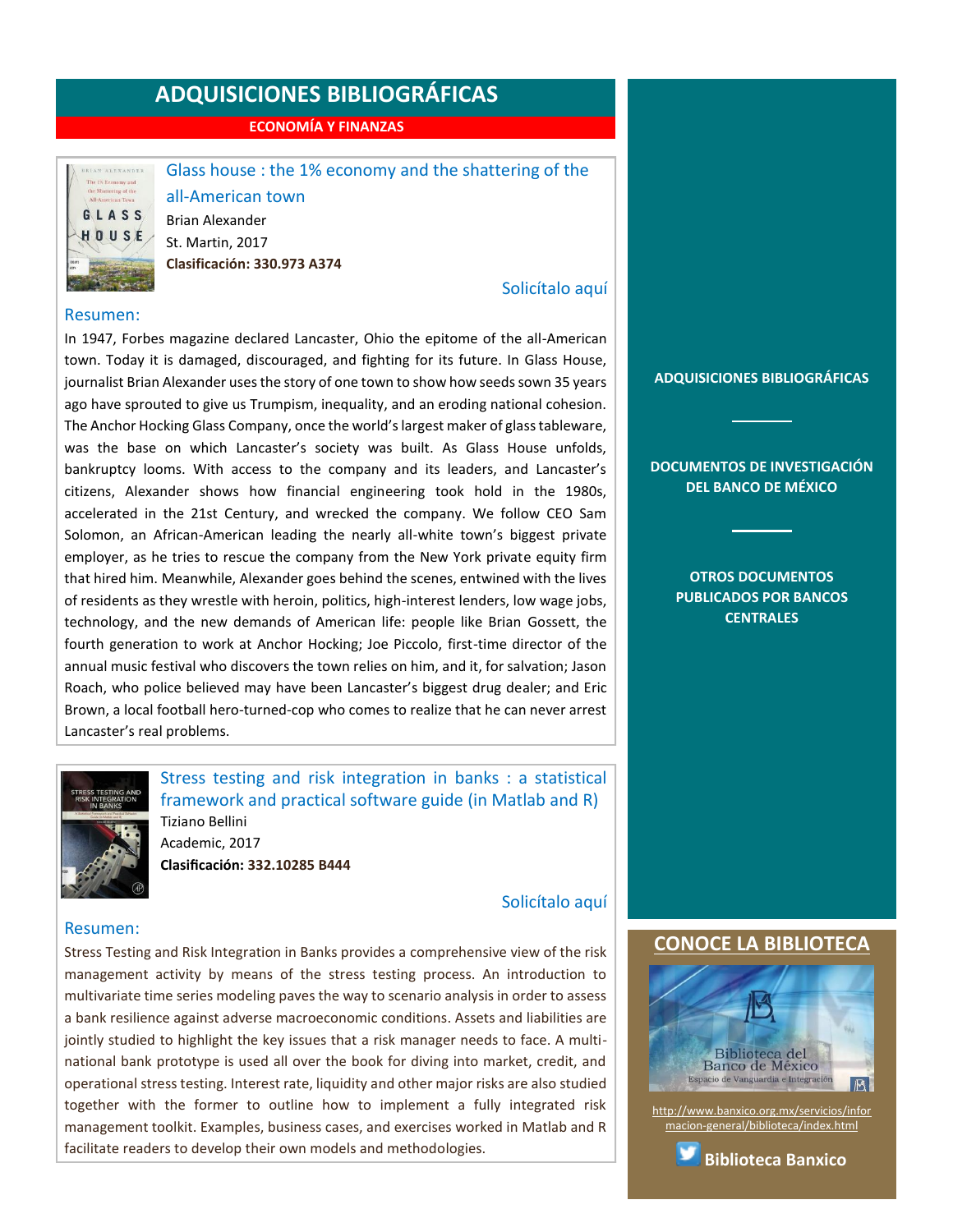**ECONOMÍA Y FINANZAS**

<span id="page-5-0"></span>

The economic indicator handbook : how to evaluate economic trends to maximize profits and minimize loses Richard Yamarone Wiley, 2017 **Clasificación: 330.0151950973 Y19**

[Solicítalo aquí](mailto:osbib@banxico.org.mx?subject=+Solicito%20el%20siguiente%20material&body=Solicito%20en%20préstamo%20el%20siguiente%20título%20%22The%20economic%20indicator%20handbook%22%20con%20clasificación%20330.0151950973%20Y19)

#### Resumen:

Bloomberg senior economist Richard Yamarone offers a visual distillation of the most essential financial indicators: how they're measured, what they mean, and how that should inform investment thinking. Indicators covered include: gross domestic product, employment data, industrial production, new residential construction, consumer confidence, retail and food service sales, commodities, and a chapter on secret indicators few economists know or care about. With this knowledge in hand, investors, traders, and economists are better equipped to get in and out of the market at the right time in order to maximize profit and minimize losses. Offers an guide for understanding how past performance can predict future investing results and shows how to tap into the power of financial indicators. Provides a visual guide that puts the emphasis on graphics, professional application, Bloomberg terminal functionality, and practicality. Written by Richard Yamarone who authors and oversees the Bloomberg Brief: Economics, a popular daily newsletter that features in-depth analysis of macroeconomic data Yamarone offers a guide for savvy investors who follow leading economic indicators on a regular basis to inform their day-to-day investing and trading.

# **World on the Move**

#### World on the move : consumption patterns in a more equal global economy

Tomás Hellebrandt and Paolo Mauro Peterson Institute for International Economics, 2016 **Clasificación: 339.2 H477**

#### [Solicítalo aquí](mailto:osbib@banxico.org.mx?subject=+Solicito%20el%20siguiente%20material&body=Solicito%20en%20préstamo%20el%20siguiente%20título%20%22World%20on%20the%20move%22%20con%20clasificación%20339.2%20H477)

#### Resumen:

The world is poised on the threshold of economic changes that will reduce the income gap between the rich and poor on a global scale while reshaping patterns of consumption. Rapid economic growth in emerging-market economies is projected to enable consumers worldwide to spend proportionately less on food and more on transportation, goods, and services, which will in turn strain the global infrastructure and accelerate climate change. The largest gains will be made in poorer parts of the world, chiefly sub-Saharan Africa and India, followed by China and the advanced economies. In this new study, Tomas Hellebrandt and Paolo Mauro detail how this important moment in world history will unfold and serve as a warning to policymakers to prepare for the profound effects on the world economy and the planet.

**[ADQUISICIONES BIBLIOGRÁFICAS](#page-1-0)**

#### **[DOCUMENTOS DE INVESTIGACIÓN](#page-2-0)  [DEL BANCO DE MÉXICO](#page-2-0)**

**[OTROS DOCUMENTOS](#page-3-0)  [PUBLICADOS POR BANCOS](#page-3-0)  [CENTRALES](#page-3-0)**

#### **[CONOCE LA BIBLIOTECA](http://www.banxico.org.mx/servicios/informacion-general/biblioteca/index.html)**



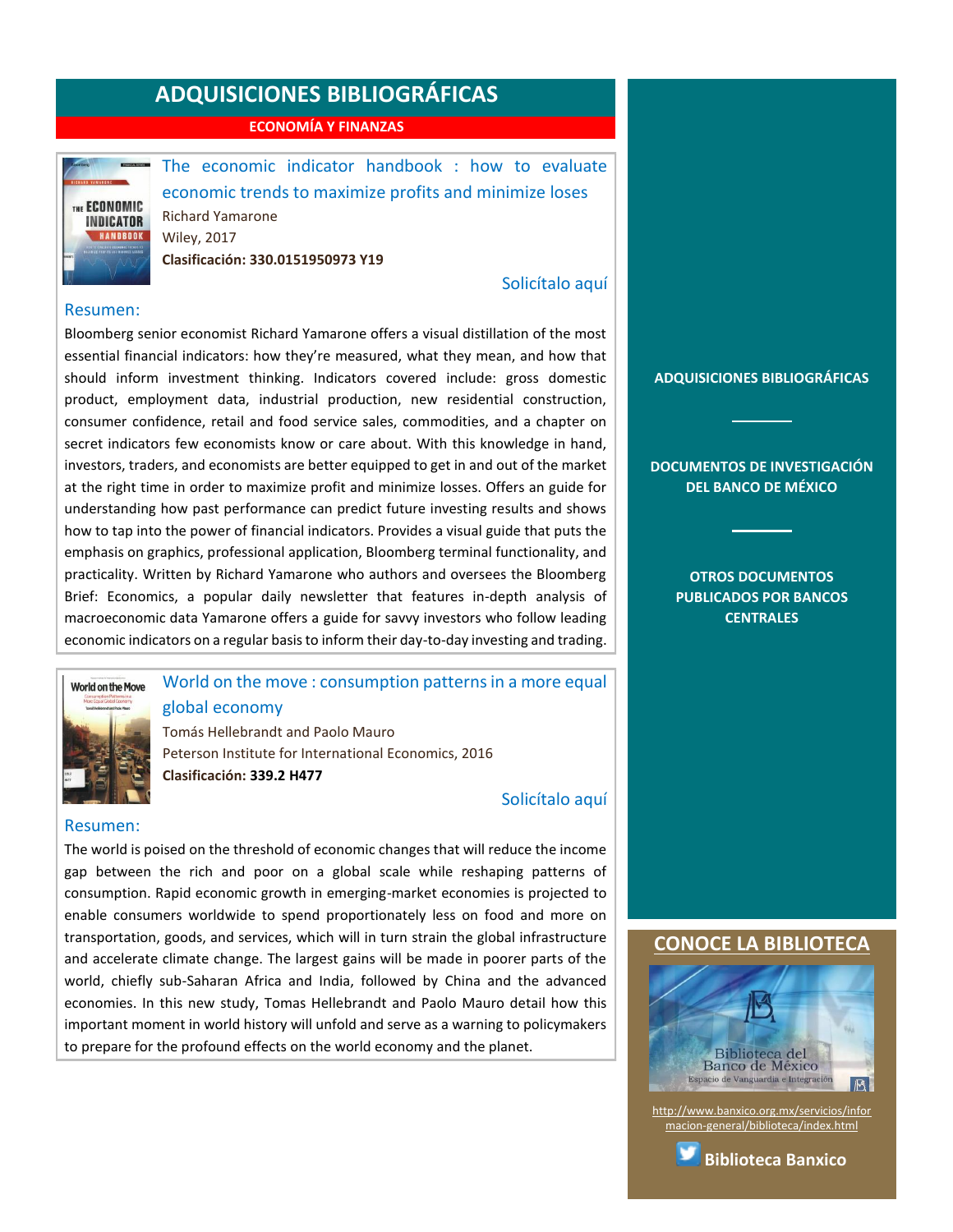**ECONOMÍA Y FINANZAS**

<span id="page-6-0"></span>

International trade : theory, evidence and policy Richard Pomfret World Scientific, 2016 **Clasificación: 382 P786**

#### [Solicítalo aquí](mailto:osbib@banxico.org.mx?subject=+Solicito%20el%20siguiente%20material&body=Solicito%20en%20préstamo%20el%20siguiente%20título%20%22International%20trade%22%20con%20clasificación%20382%20P786)

#### Resumen:

International Trade: Theory, Evidence and Policy provides an integrated nonmathematical account of trade theory and policy that can be read straight through. The footnotes provide caveats, extensions and entry points, or further reading. This book is divided into three parts. The first part focuses on the core theoretical analysis of international trade that has evolved over a quarter-millennium. The second part reviews recent empirical research in global value chains, trade costs, and heterogeneous firms, particularly from analysing large datasets of individual firms' characteristics and of trade flows disaggregated to very finely detailed levels. The third section of the book analyzes trade policies and discusses current policy debates. This edition is based on Pomfret's Lecture Notes on International Trade Theory and Policy, first published in 2008. The content has been extensively updated and revised to stand as a new volume.



A history of macroeconomics from Keynes to Lucas and beyond

Michel De Vroey Cambridge University, 2016 **Clasificación: 339.09 V984**

[Solicítalo aquí](mailto:osbib@banxico.org.mx?subject=+Solicito%20el%20siguiente%20material&body=Solicito%20en%20préstamo%20el%20siguiente%20título%20%22A%20history%20of%20macroeconomics%20from%20Keynes%20to%20Lucas%20and%20beyond%22%20con%20clasificación%20339.09%20V984)

#### Resumen:

This book retraces the history of macroeconomics from Keynes's General Theory to the present. Central to it is the contrast between a Keynesian era and a Lucasian – or dynamic stochastic general equilibrium (DSGE) – era, each ruled by distinct methodological standards. In the Keynesian era, the book studies the following theories: Keynesian macroeconomics, monetarism, disequilibrium macro (Patinkin, Leijongufvud, and Clower) non-Walrasian equilibrium models, and first-generation new Keynesian models. Three stages are identified in the DSGE era: new classical macro (Lucas), RBC modelling, and second-generation new Keynesian modeling. The book also examines a few selected works aimed at presenting alternatives to Lucasian macro. While not eschewing analytical content, Michel De Vroey focuses on substantive assessments, and the models studied are presented in a pedagogical and vivid yet critical way. Retraces the history of macroeconomics from Keynes's General Theory to the present. Examines a few selected works aiming at presenting alternatives to Lucasian macro. Studies the following theories: Keynesian macroeconomics, monetarism, disequilibrium macro (Patinkin, Leijonhufvud and Clower) non-Walrasian equilibrium models, and first-generation new Keynesian models.

**[ADQUISICIONES BIBLIOGRÁFICAS](#page-1-0)**

**[DOCUMENTOS DE INVESTIGACIÓN](#page-2-0)  [DEL BANCO DE MÉXICO](#page-2-0)**

> **[OTROS DOCUMENTOS](#page-3-0)  [PUBLICADOS POR BANCOS](#page-3-0)  [CENTRALES](#page-3-0)**

#### **[CONOCE LA BIBLIOTECA](http://www.banxico.org.mx/servicios/informacion-general/biblioteca/index.html)**



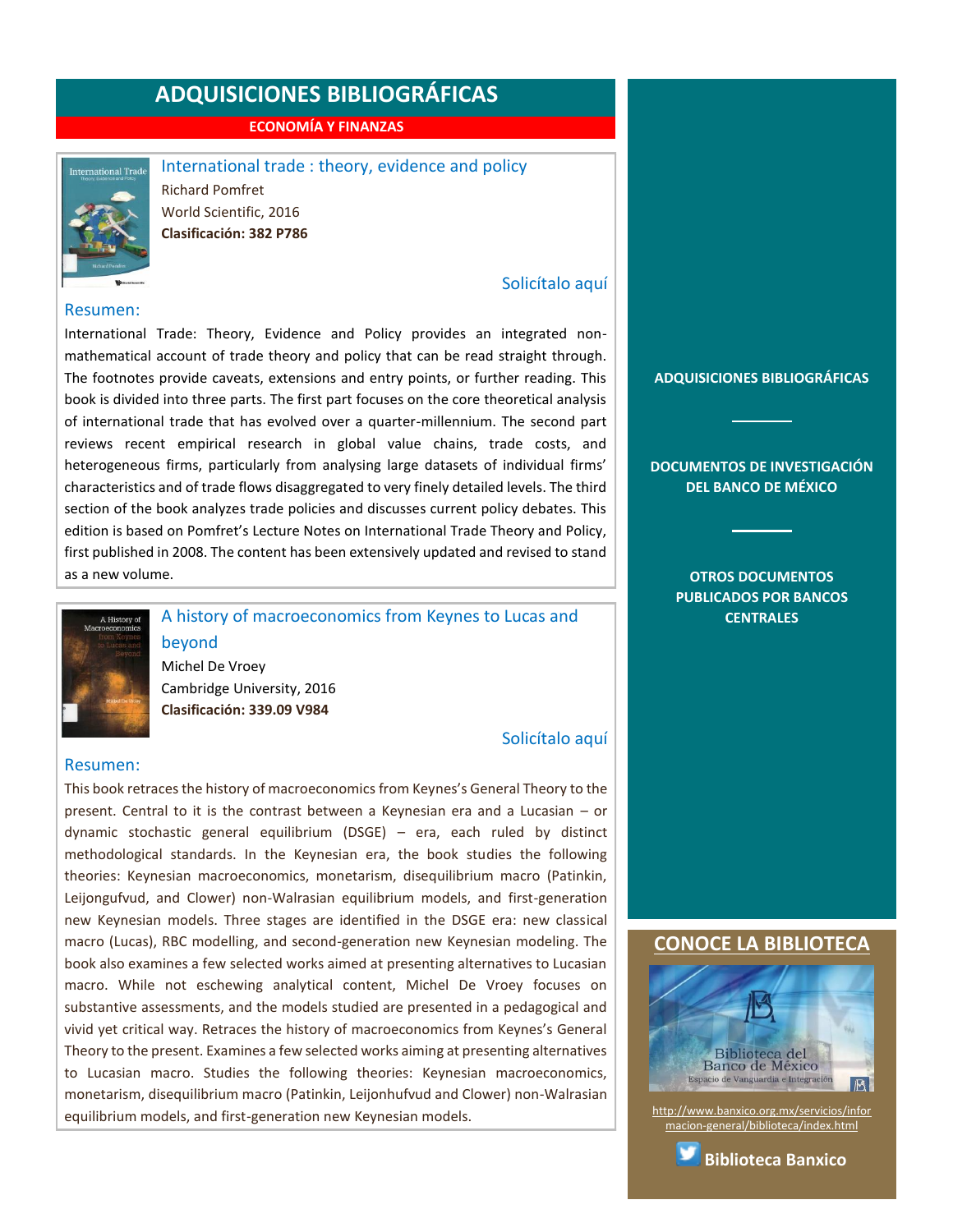**ECONOMÍA Y FINANZAS**

<span id="page-7-0"></span>

Capital markets : institutions, instruments, and risk

management Frank J. Fabozzi MIT, 2015 **Clasificación: 332.0414 F121 2015**

#### [Solicítalo aquí](mailto:osbib@banxico.org.mx?subject=+Solicito%20el%20siguiente%20material&body=Solicito%20en%20préstamo%20el%20siguiente%20título%20%22Capital%20markets%22%20con%20clasificación%20332.0414%20F121%202015)

[Solicítalo aquí](mailto:osbib@banxico.org.mx?subject=+Solicito%20el%20siguiente%20material&body=Solicito%20en%20préstamo%20el%20siguiente%20título%20%22Data%20science%20for%20business%22%20con%20clasificación%20658.4038%20P969)

#### Resumen:

Over the last fifty years, an extensive array of instruments for financing, investing, and controlling risk has become available in financial markets, with demand for these innovations driven by the needs of investors and borrowers. The recent financial crisis offered painful lessons on the consequences of ignoring the risks associated with new financial products and strategies. This substantially revised fifth edition of a widely used text covers financial product innovation with a new emphasis on risk management and regulatory reform. Chapters from the previous edition have been updated, and new chapters cover material that reflects recent developments in financial markets. The book then covers market participants, including a new chapter on collective investment products managed by asset management firms; the basics of cash and derivatives markets, with new coverage of financial derivatives and securitization; theories of risk and return, with a new chapter on return distributions and risk measures; the structure of interest rates and the pricing of debt obligations; equity markets; debt markets, including chapters on money market instruments, municipal securities, and credit sensitive securitized products; and advanced coverage of derivative markets.



Data science for business Foster Provost and Tom Fawcett O'Reilly, 2013 **Clasificación: 658.4038 P969**

Foster Provost & Tom Fawcett

#### Resumen:

Written by renowned data science experts Foster Provost and Tom Fawcett, Data Science for Business introduces the fundamental principles of data science, and walks you through the "data-analytic thinking" necessary for extracting useful knowledge and business value from the data you collect. This guide also helps you understand the many data-mining techniques in use today. Based on an MBA course Provost has taught at New York University over the past ten years, Data Science for Business provides examples of real-world business problems to illustrate these principles. You'll not only learn how to improve communication between business stakeholders and data scientists, but also how participate intelligently in your company's data science projects. You'll also discover how to think data-analytically, and fully appreciate how data science methods can support business decision-making. Understand how data science fits in your organization—and how you can use it for competitive advantage. Treat data as a business asset that requires careful investment if you're to gain real value. Approach business problems data-analytically, using the data-mining process to gather good data in the most appropriate way. Learn general concepts for actually extracting knowledge from data.

#### **[ADQUISICIONES BIBLIOGRÁFICAS](#page-1-0)**

**[DOCUMENTOS DE INVESTIGACIÓN](#page-2-0)  [DEL BANCO DE MÉXICO](#page-2-0)**

> **[OTROS DOCUMENTOS](#page-3-0)  [PUBLICADOS POR BANCOS](#page-3-0)  [CENTRALES](#page-3-0)**

#### **[CONOCE LA BIBLIOTECA](http://www.banxico.org.mx/servicios/informacion-general/biblioteca/index.html)**



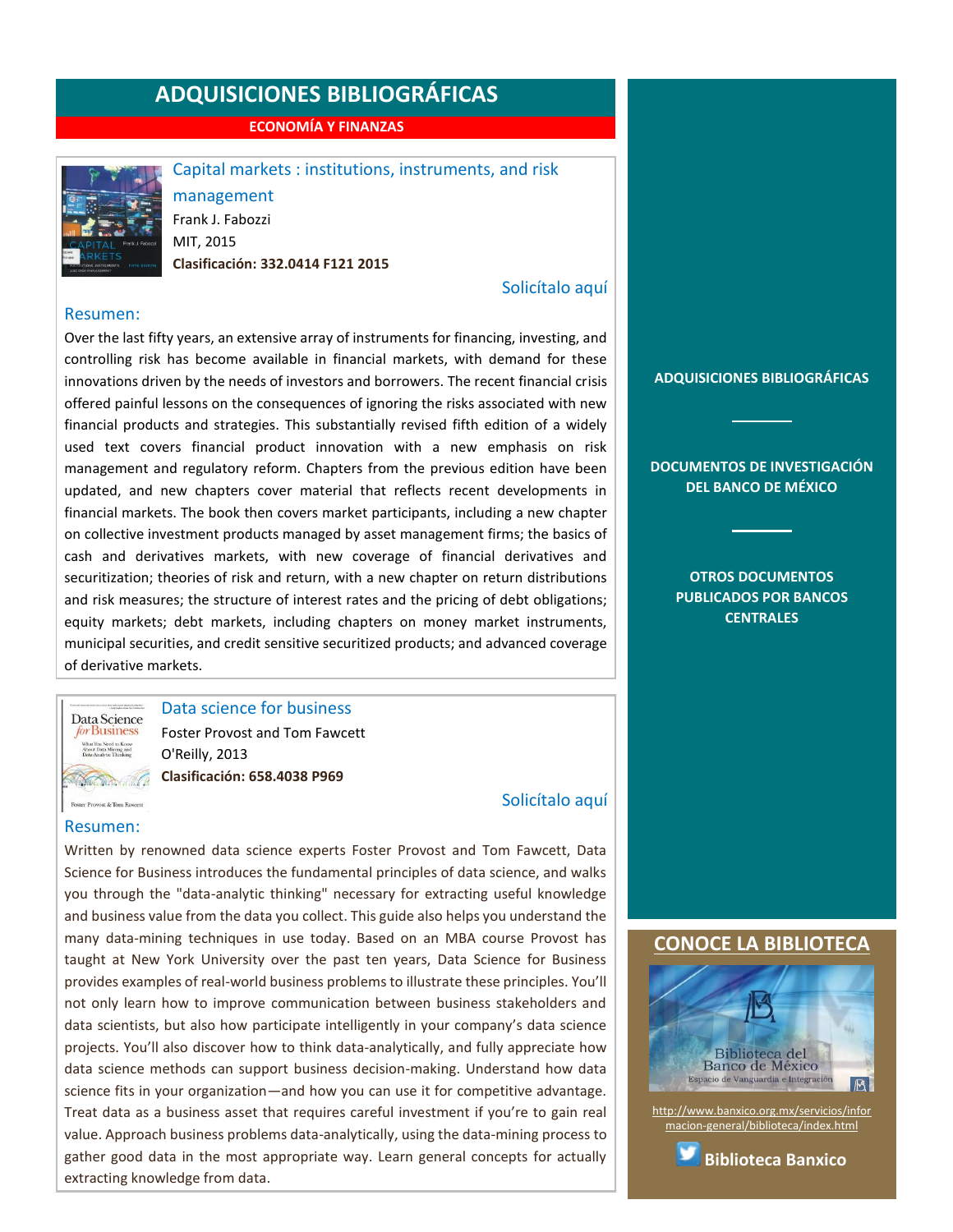**ECONOMÍA Y FINANZAS**

<span id="page-8-0"></span>**L** red state blue state **At rich state** poor state ji

Red state, blue state, rich state, poor state : why Americans vote the way they do Andrew Gelman ... [et al.] Princeton University, 2010 **Clasificación: 324.973 R312 2010**

#### [Solicítalo aquí](mailto:osbib@banxico.org.mx?subject=+Solicito%20el%20siguiente%20material&body=Solicito%20en%20préstamo%20el%20siguiente%20título%20%22Red%20state,%20blue%20state,%20rich%20state,%20poor%20state%22%20con%20clasificación%20324.973%20R312%202010)

#### Resumen:

On the night of the 2000 presidential election, Americans watched on television as polling results divided the nation's map into red and blue states. Since then the color divide has become symbolic of a culture war that thrives on stereotypes--pickupdriving red-state Republicans who vote based on God, guns, and gays; and elitist bluestate Democrats woefully out of touch with heartland values. With wit and prodigious number crunching, Andrew Gelman debunks these and other political myths. This expanded edition includes new data and easy-to-read graphics explaining the 2008 election. Red State, Blue State, Rich State, Poor State is a must-read for anyone seeking to make sense of today's fractured political landscape.

#### **MATEMÁTICAS**



Stochastic analysis for Poisson point processes : Malliavin calculus, Wiener-Itô chaos expansions and stochastic geometry Giovanni Peccati, Matthias Reitzner, editors Springer, 2016

**Clasificación: 519.22 S864**

#### [Solicítalo aquí](mailto:osbib@banxico.org.mx?subject=+Solicito%20el%20siguiente%20material&body=Solicito%20en%20préstamo%20el%20siguiente%20título%20%22Stochastic%20analysis%20for%20Poisson%20point%20processes%22%20con%20clasificación%20519.22%20S864)

#### Resumen:

A self-contained introduction to the two important topics of stochastic geometry and infinite-dimensional stochastic analysis First book providing a unified presentation of Malliavin calculus on Poisson spaces from the specific standpoint of limit theorems Composed of in-depth surveys written by undisputed authorities in the domain. This book project concerns the connection between two branches of modern (theoretical and applied) probability - namely stochastic geometry and the Malliavin calculus of variations. Due to the strong connections of stochastic geometry to stereology and spatial statistics, results in this area possess a large number of important applications, e.g. to the mathematical modelling and statistical analysis of telecommunication networks. On the other hand, the Malliavin calculus is a collection of probabilistic techniques based on the properties of infinite-dimensional differential operators, acting on smooth functionals of general point processes and Gaussian fields; applications range from mathematical physics to mathematical finance, concentration inequalities and stochastic differential equations. The aim of this book is to convey in a single volume a rigorous yet lively presentation of the many facets of this rapidly evolving area.

**[ADQUISICIONES BIBLIOGRÁFICAS](#page-1-0)**

**[DOCUMENTOS DE INVESTIGACIÓN](#page-2-0)  [DEL BANCO DE MÉXICO](#page-2-0)**

> **[OTROS DOCUMENTOS](#page-3-0)  [PUBLICADOS POR BANCOS](#page-3-0)  [CENTRALES](#page-3-0)**

#### **[CONOCE LA BIBLIOTECA](http://www.banxico.org.mx/servicios/informacion-general/biblioteca/index.html)**



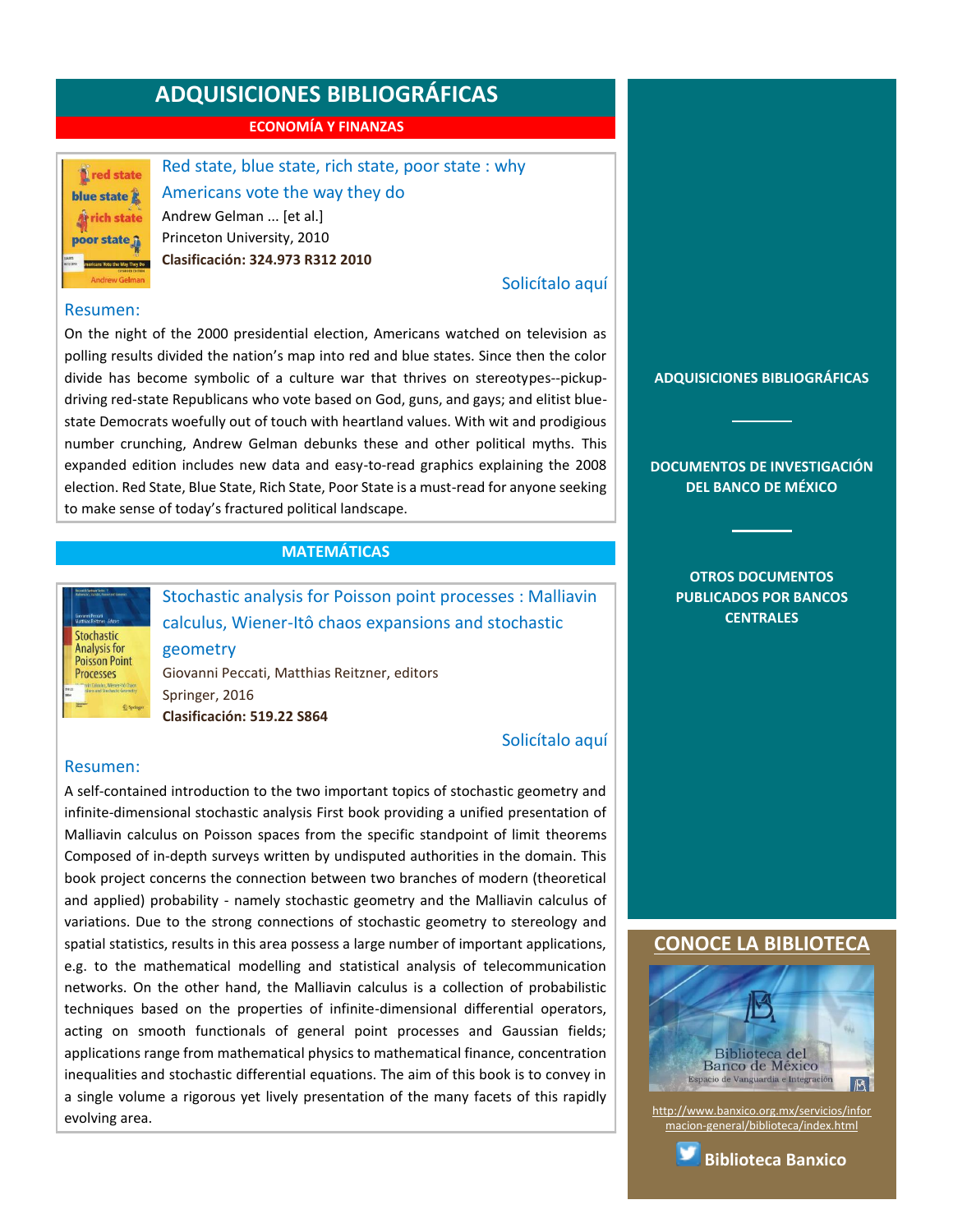**MATEMÁTICAS**

<span id="page-9-0"></span>

Algorithmic and high-frequency trading Álvaro Cartea, Sebastian Jaimungal, José Penalva Cambridge University, 2015 **Clasificación: 332.64 C322**

#### [Solicítalo aquí](mailto:osbib@banxico.org.mx?subject=+Solicito%20el%20siguiente%20material&body=Solicito%20en%20préstamo%20el%20siguiente%20título%20%22Algorithmic%20and%20high-frequency%20trading%22%20con%20clasificación%20332.64%20C322)

#### Resumen:

The design of trading algorithms requires sophisticated mathematical models backed up by reliable data. In this textbook, the authors develop models for algorithmic trading in contexts such as executing large orders, market making, targeting VWAP and other schedules, trading pairs or collection of assets, and executing in dark pools. These models are grounded on how the exchanges work, whether the algorithm is trading with better informed traders (adverse selection), and the type of information available to market participants at both ultra-high and low frequency. Algorithmic and High-Frequency Trading is the first book that combines sophisticated mathematical modelling, empirical facts and financial economics, taking the reader from basic ideas to cutting-edge research and practice. If you need to understand how modern electronic markets operate, what information provides a trading edge, and how other market participants may affect the profitability of the algorithms, then this is the book for you. The first book on the mathematics of algorithmic trading. Combines market microstructure, data and algorithms in one place. Ideal for a one-semester course at graduate level.

#### **PROGRAMACIÓN**



R for data science : import, tidy, transform, visualize, and model data

Hadley Wickham and Garrett Grolemund O'Reilly, 2016

**Clasificación: 005.13 W6344**

#### [Solicítalo aquí](mailto:osbib@banxico.org.mx?subject=+Solicito%20el%20siguiente%20material&body=Solicito%20en%20préstamo%20el%20siguiente%20título%20%22R%20for%20data%20science%22%20con%20clasificación%20005.13%20W6344)

#### Resumen:

Learn how to use R to turn raw data into insight, knowledge, and understanding. This book introduces you to R, RStudio, and the tidyverse, a collection of R packages designed to work together to make data science fast, fluent, and fun. Suitable for readers with no previous programming experience, R for Data Science is designed to get you doing data science as quickly as possible. Authors Hadley Wickham and Garrett Grolemund guide you through the steps of importing, wrangling, exploring, and modeling your data and communicating the results. You'll get a complete, big-picture understanding of the data science cycle, along with basic tools you need to manage the details. Each section of the book is paired with exercises to help you practice what you've learned along the way. You'll learn how to: Wrangle—transform your datasets into a form convenient for analysis. Program—learn powerful R tools for solving data problems with greater clarity and ease. Explore—examine your data, generate hypotheses, and quickly test them. Model—provide a low-dimensional summary that captures true "signals" in your dataset. Communicate—learn R Markdown for integrating prose, code, and results.

**[ADQUISICIONES BIBLIOGRÁFICAS](#page-1-0)**

**[DOCUMENTOS DE INVESTIGACIÓN](#page-2-0)  [DEL BANCO DE MÉXICO](#page-2-0)**

> **[OTROS DOCUMENTOS](#page-3-0)  [PUBLICADOS POR BANCOS](#page-3-0)  [CENTRALES](#page-3-0)**

#### **CONOCE LA BIBLIOTEC**



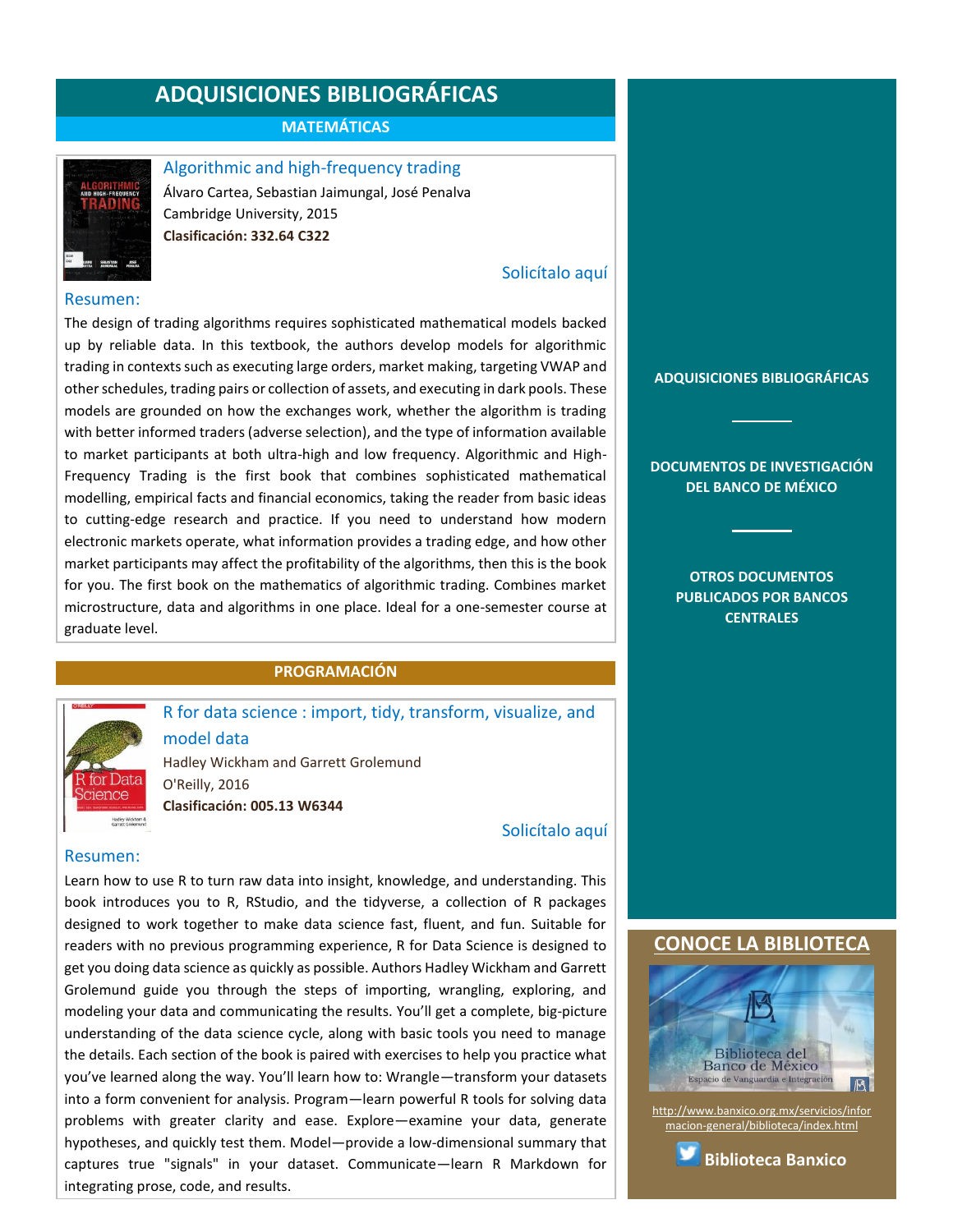# <span id="page-10-0"></span>**DOCUMENTOS DE INVESTIGACIÓN DEL BANCO DE MÉXICO**

Ethnic and racial disparities in saving behavior Mariela Dal Borgo Banco de México, 2018-02

#### [Descárgalo aquí](http://www.banxico.org.mx/publicaciones-y-discursos/publicaciones/documentos-de-investigacion/banxico/%7BCD71EB95-C955-9BE5-2296-A9FC95EEF5E9%7D.pdf)

#### Resumen:

**BANCOPEMÉXICO** 

Using data of households approaching retirement in the U.S., I find that the Whites' median saving rates are 9 percentage points larger than the Mexican Americans' rates (ethnic gap) and than the African Americans' rates (racial gap). Two-thirds of each gap correspond to changes in asset prices and a third to households' active decisions. Quantile decompositions show that differences in income and education explain most of the active saving gaps. This implies that wealth inequality is not attributable to differences in the distributions of active saving rates conditional on socio-economic characteristics. When retirement assets are included, the racial but not the ethnic gap in total savings disappears. The results suggest that reducing disparities in income, education and pension savings would help to reduce wealth inequality.

**BANCOPEMÉXICO** 

Labor heterogeneity and the pattern of trade Carlos Alfonso Cebreros Zurita Banco de México, 2018-01

[Descárgalo aquí](http://www.banxico.org.mx/publicaciones-y-discursos/publicaciones/documentos-de-investigacion/banxico/%7B3F8A8EC2-5CCC-EE7C-9591-117F459766AE%7D.pdf)

#### Resumen:

This article combines data on trade flows with a novel construction of the distribution of skill in the population, based on the results from the International Adult Literacy Survey of the OECD, to evaluate the empirical importance of the distribution of talent as a determinant of the sectoral pattern of trade. It is found that both the mean and standard deviation of the distribution of skills are significant determinants of the pattern of trade. According to the results, cross-country differences in the distribution of skills explain more of the sectoral pattern of trade than differences in capital stocks and differences in indicators of a country's institutional framework.

**[CONOCE LA BIBLIOTECA](http://www.banxico.org.mx/servicios/informacion-general/biblioteca/index.html)**

**[ADQUISICIONES BIBLIOGRÁFICAS](#page-1-0)**

**[DOCUMENTOS DE INVESTIGACIÓN](#page-2-0)  [DEL BANCO DE MÉXICO](#page-2-0)**

> **[OTROS DOCUMENTOS](#page-3-0)  [PUBLICADOS POR BANCOS](#page-3-0)  [CENTRALES](#page-3-0)**



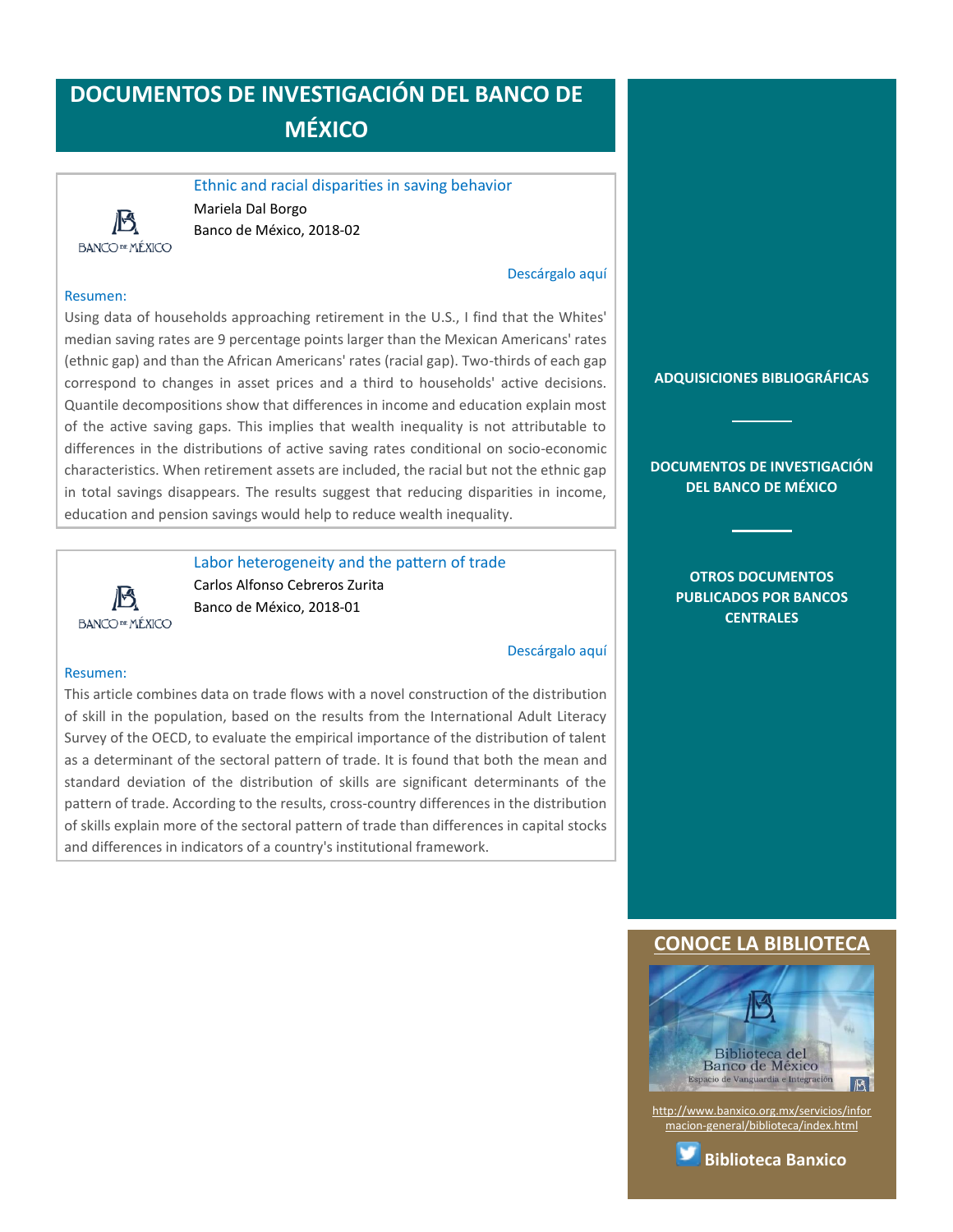# <span id="page-11-0"></span>**OTROS DOCUMENTOS PUBLICADOS POR BANCOS CENTRALES**



#### Inflation expectations and monetary policy

Ricardo Sousa and James Yetman Basel, Switzerland : Bank for International Settlements, 2018. -- 67 p. : il. -- (BIS papers ; no. 89).

[Descárgalo aquí](https://www.bis.org/publ/bppdf/bispap89d_rh.pdf)



# Corporate leverage in emerging Asia

Vidhan Goyal and Frank Packer Basel, Switzerland : Bank for International Settlements, 2018. -- 94 p. : il. -- (BIS papers ; no. 91).

[Descárgalo aquí](https://www.bis.org/publ/bppdf/bispap91e_rh.pdf)



#### Inflation mechanisms, expectations and monetary policy – overview Christian Upper Basel, Switzerland : Bank for International Settlements, 2018. -- 8 p. :

il. -- (BIS papers ; no. 89).

[Descárgalo aquí](https://www.bis.org/publ/bppdf/bispap89a_rh.pdf)



### Measuring inflation

Nikhil Patel and Agustín Villar Basel, Switzerland : Bank for International Settlements, 2018. -- 13 p. : il. -- (BIS papers ; no. 89).

[Descárgalo aquí](https://www.bis.org/publ/bppdf/bispap89b_rh.pdf)



#### The inflation process

Yavuz Arslan, Martina Jašová and Előd Takáts Basel, Switzerland : Bank for International Settlements, 2018. -- 18 p. : il. -- (BIS papers ; no. 89).

[Descárgalo aquí](https://www.bis.org/publ/bppdf/bispap89c_rh.pdf)



# Changing financial intermediation: implications for monetary policy transmission

Emanuel Kohlscheen and Phurichai Rungcharoenkitkul Basel, Switzerland : Bank for International Settlements, 2018. -- 13 p. : il. -- (BIS papers ; no. 83).

[Descárgalo aquí](https://www.bis.org/publ/bppdf/bispap83d_rh.pdf)

#### **[ADQUISICIONES BIBLIOGRÁFICAS](#page-1-0)**

**[DOCUMENTOS DE INVESTIGACIÓN](#page-2-0)  [DEL BANCO DE MÉXICO](#page-2-0)**

**[OTROS DOCUMENTOS](#page-3-0)  [PUBLICADOS POR BANCOS](#page-3-0)  [CENTRALES](#page-3-0)**

#### **[CONOCE LA BIBLIOTECA](http://www.banxico.org.mx/servicios/informacion-general/biblioteca/index.html)**



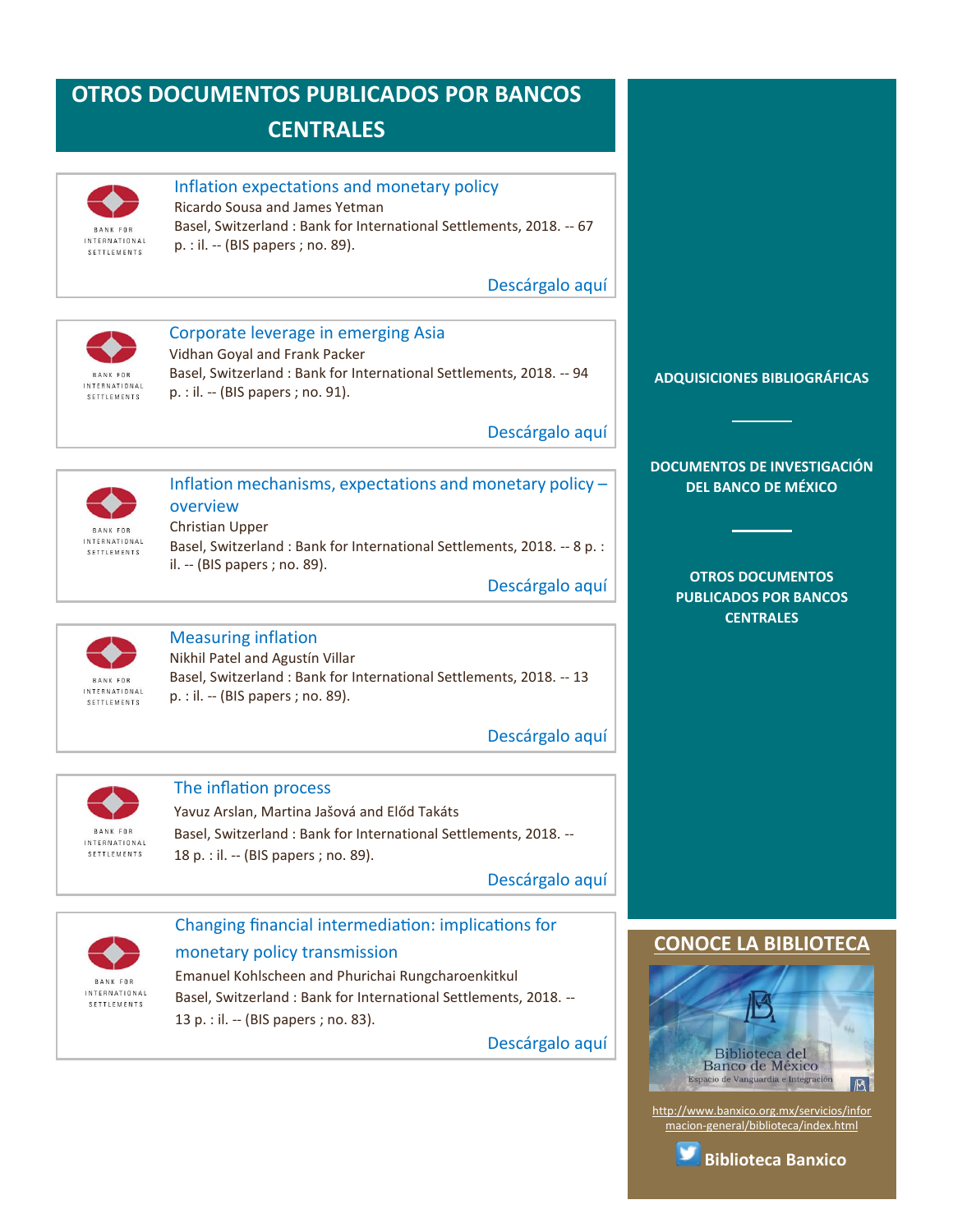# <span id="page-12-0"></span>**OTROS DOCUMENTOS PUBLICADOS POR BANCOS CENTRALES**



#### The influence of Chinese and US financial markets on Asia-Pacific

Chang Shu, Dong He, Honglin Wang and Jinyue Dong Basel, Switzerland : Bank for International Settlements, 2018. -- 11 p. : il. -- (BIS papers ; no. 82).

[Descárgalo aquí](https://www.bis.org/publ/bppdf/bispap82i_rh.pdf)



## Capital and liquidity buffers and the resilience of the banking system in the euro area

Katarzyna Budnik, Paul Bochmann Frankfurt am Main, Germany : European Central Bank, 2018. -- 58 p. : il. -- (Working paper series ; no. 2120).

[Descárgalo aquí](https://www.ecb.europa.eu/pub/pdf/scpwps/ecb.wp2120.en.pdf)



#### Macroeconomic implications of oil price fluctuations: a regime-switching framework for the euro area Fédéric Holm-Hadulla, Kirstin Hubrich

Frankfurt am Main, Germany : European Central Bank, 2018. -- 43 p. : il. -- (Working paper series ; no. 2119).

[Descárgalo aquí](https://www.ecb.europa.eu/pub/pdf/scpwps/ecb.wp2119.en.pdf)



# Incumbency disadvantage in U.S. national politics: the role of policy inertia and prospective voting

Satyajit Chatterjee; Burcu Eyigungor Pennsylvania, Philadelphia: Federal Reserve Bank of Philadelphia, 2018. -- 50 p. il. -- (Working papers ; no. 16-29).

[Descárgalo aquí](https://www.philadelphiafed.org/-/media/research-and-data/publications/working-papers/2017/wp17-43.pdf?utm_campaign=WorkingPapers=2017/12/20=E-mail)



#### Why so low for so long? A long-term view of real interest rates

Claudio Borio, Piti Disyatat, Mikael Juselius and Phurichai Rungcharoenkitkul Basel, Switzerland : Bank for International Settlements, 2018. -- 68 p. : il. -- (Working papers ; no. 685).

[Descárgalo aquí](https://www.bis.org/publ/work685.pdf)



#### Triffin: dilemma or myth?

Michael D Bordo and Robert N McCauley Basel, Switzerland : Bank for International Settlements, 2018. -- 39 p. : il. -- (Working papers ; no. 684).

[Descárgalo aquí](https://www.bis.org/publ/work684.pdf)

#### **[ADQUISICIONES BIBLIOGRÁFICAS](#page-1-0)**

**[DOCUMENTOS DE INVESTIGACIÓN](#page-2-0)  [DEL BANCO DE MÉXICO](#page-2-0)**

**[OTROS DOCUMENTOS](#page-3-0)  [PUBLICADOS POR BANCOS](#page-3-0)  [CENTRALES](#page-3-0)**

#### **CONOCE LA BIBLIOTEC**